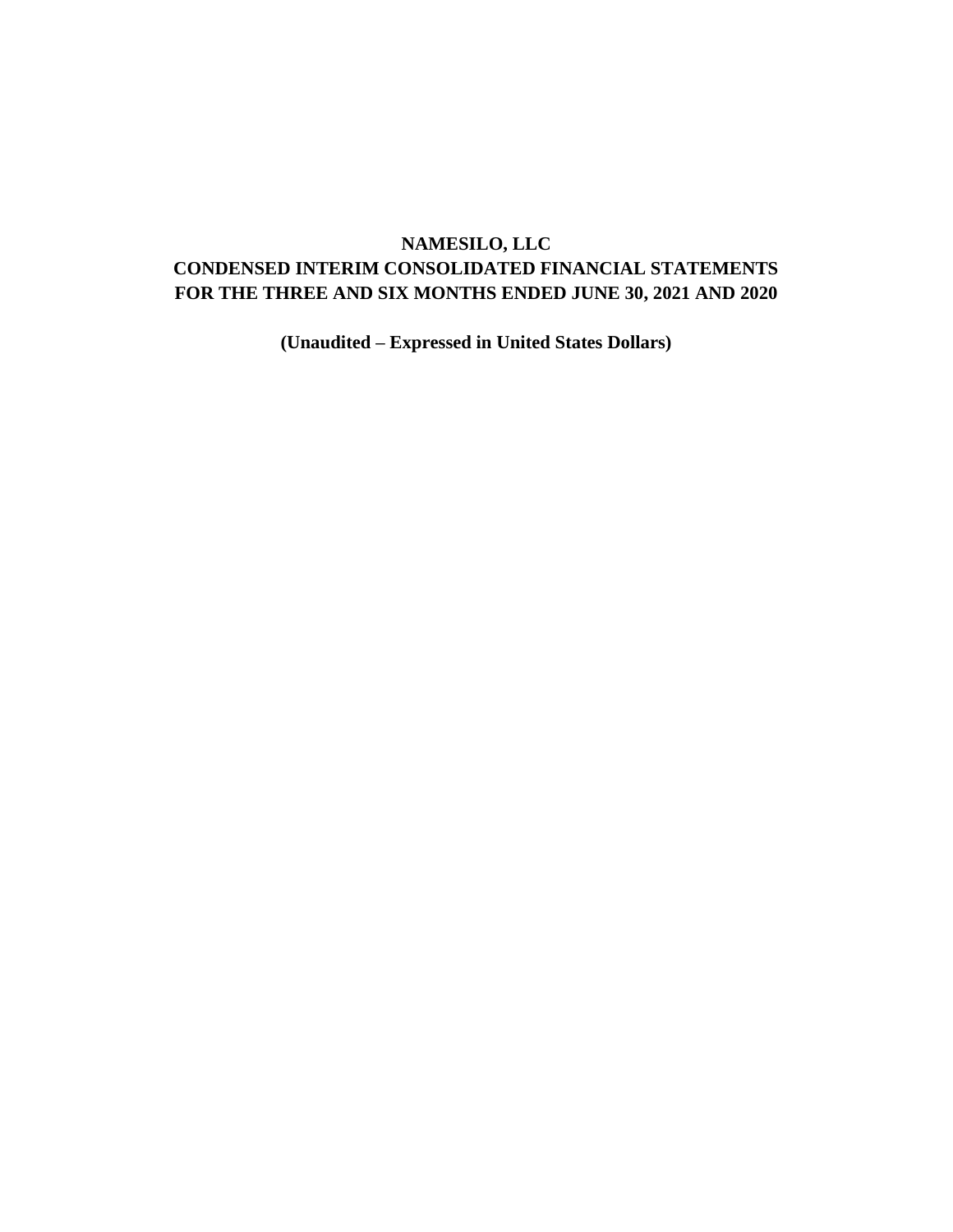## **NOTICE OF NO AUDITOR REVIEW OF FINANCIAL STATEMENTS**

In accordance with National Instrument 51-102, Part 4, subsection 4.3(3) released by the Canadian Securities Administrators, the Company discloses that its auditors have not reviewed these unaudited condensed interim consolidated financial statements as at and for the three and six months ended June 30, 2021 and 2020.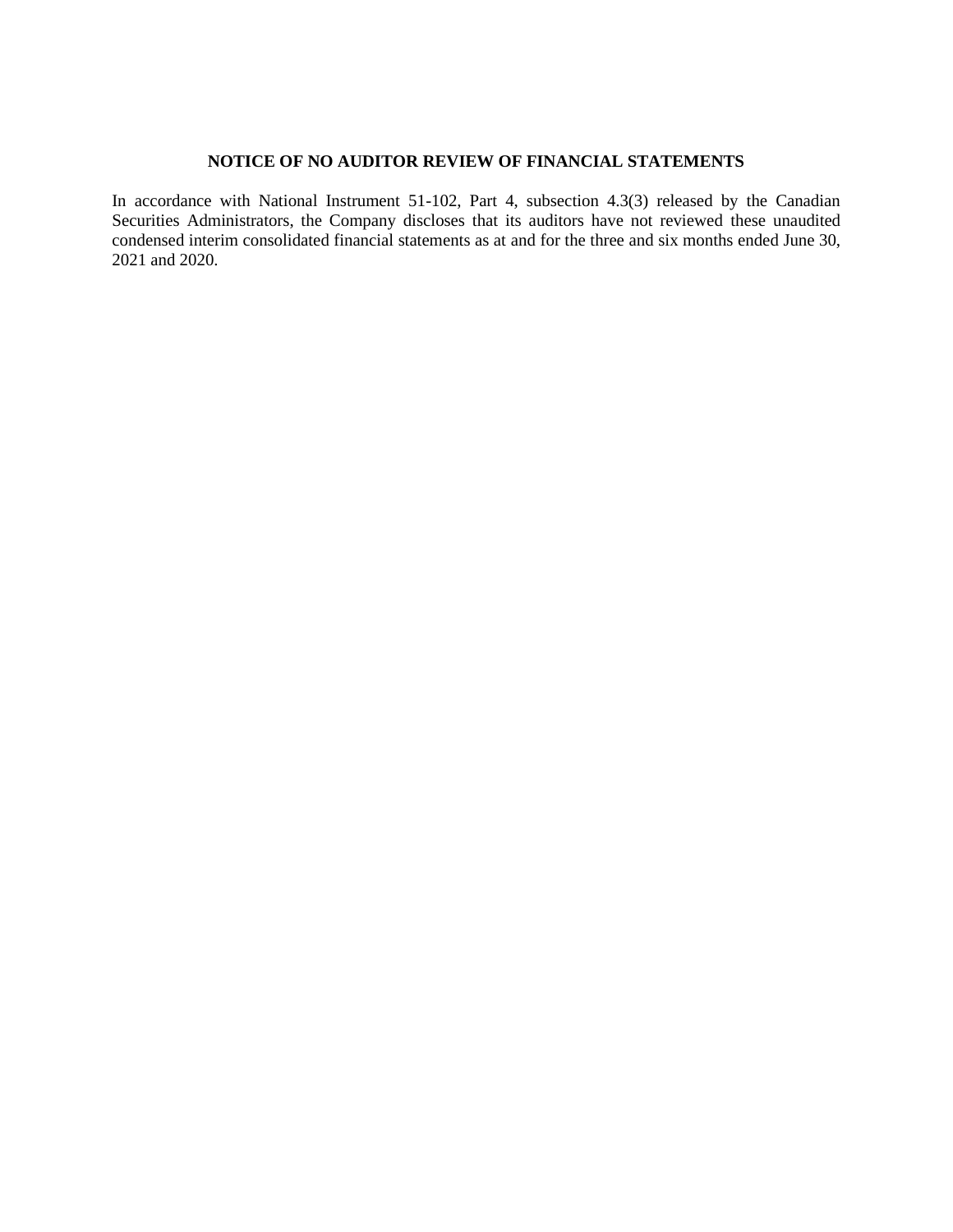# **NAMESILO, LLC CONDENSED INTERIM CONSOLIDATED STATEMENTS OF FINANCIAL POSITION**

|                                                      |             | <b>June 30,</b><br>2021 | December 31,<br>2020 |
|------------------------------------------------------|-------------|-------------------------|----------------------|
|                                                      | <b>Note</b> | \$                      | \$                   |
| <b>Assets</b>                                        |             |                         |                      |
| Current assets                                       |             |                         |                      |
| Cash and cash equivalents                            |             | 1,441,513               | 1,529,076            |
| Receivables                                          |             | 531,580                 | 120,055              |
| Prepaid expenses                                     |             |                         | 6,720                |
| Registry deposits                                    |             | 87,412                  | 1,173,159            |
| Prepaid domain name registry fees, current portion   |             | 13,934,265              | 11,522,078           |
|                                                      |             | 15,994,770              | 14,351,088           |
| Prepaid domain name registry fees, long-term portion |             | 1,043,469               | 1,105,642            |
| Digital currency                                     | 4           | 563,542                 | 57,477               |
| Total assets                                         |             | 17,601,781              | 15,514,207           |
| <b>Liabilities</b>                                   |             |                         |                      |
| <b>Current liabilities</b>                           |             |                         |                      |
| Accounts payable and accrued liabilities             |             | 1,263,047               | 1,488,311            |
| Customer deposits                                    |             | 1,633,286               | 1,043,701            |
| Deferred revenue, current portion                    |             | 15,346,073              | 12,806,873           |
|                                                      |             | 18,242,406              | 15,338,885           |
| Deferred revenue, long-term portion                  |             | 1,205,151               | 1,218,042            |
|                                                      |             | 19,447,557              | 16,556,927           |
|                                                      |             |                         |                      |
| Members' capital<br>Members' capital                 |             | 403,700                 | 403,700              |
| Accumulated other comprehensive loss                 |             | (19, 926)               | (3,211)              |
| Deficit                                              |             | (2,229,550)             | (1,443,209)          |
|                                                      |             | (1,845,776)             | (1,042,720)          |
|                                                      |             |                         |                      |
| Total liabilities and members' capital               |             | 17,601,781              | 15,514,207           |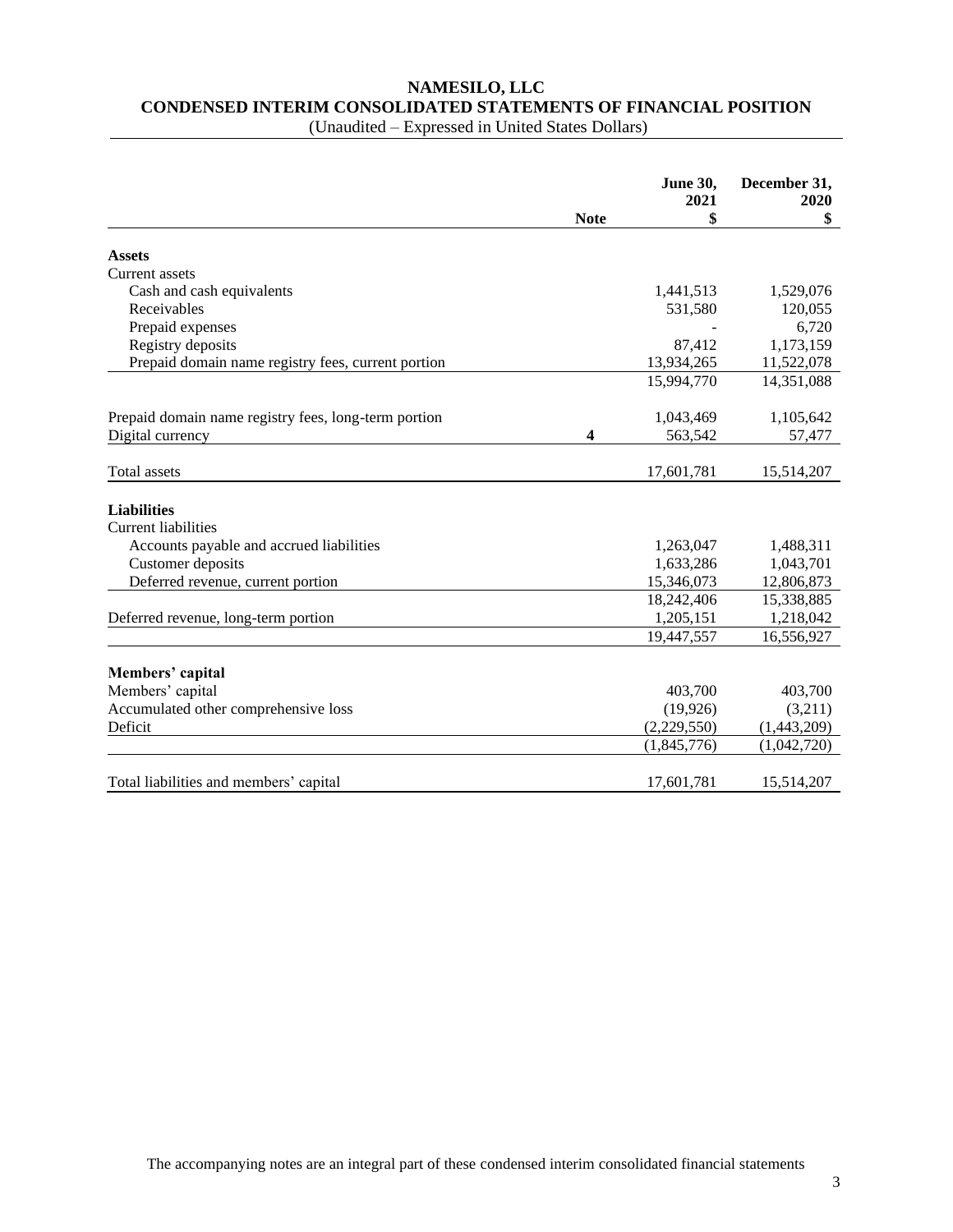# **NAMESILO, LLC CONDENSED INTERIM CONSOLIDATED STATEMENTS OF COMPREHENSIVE INCOME For the six months ended June 30, 2021 and 2020**

|                                     |                         | 2021       | 2020       |
|-------------------------------------|-------------------------|------------|------------|
|                                     | <b>Note</b>             | \$         | \$         |
| <b>Revenue</b>                      |                         | 13,152,202 | 11,106,862 |
| <b>Cost of sales</b>                |                         | 11,222,005 | 10,142,326 |
| <b>Gross profit</b>                 |                         | 1,930,197  | 964,536    |
| <b>Expenses</b>                     |                         |            |            |
| Consulting fees                     |                         | 323,290    |            |
| Hosting fees                        |                         | 14,239     | 34,220     |
| Office and general                  |                         | 639,099    | 462,232    |
| Professional fees                   |                         | 44,630     | 12,417     |
| Salaries                            |                         | 78,120     | 75,040     |
|                                     |                         | 1,099,378  | 583,909    |
| Income before other items           |                         | 830,819    | 380,627    |
| <b>Other items</b>                  |                         |            |            |
| Realized gain on digital currency   |                         | 61,884     | 268,922    |
| Net income for the period           |                         | 892,703    | 649,549    |
| Other comprehensive (loss) gain     |                         |            |            |
| Digital currency revaluation        | $\overline{\mathbf{4}}$ | (16,715)   | 538        |
| Comprehensive income for the period |                         | 875,988    | 650,087    |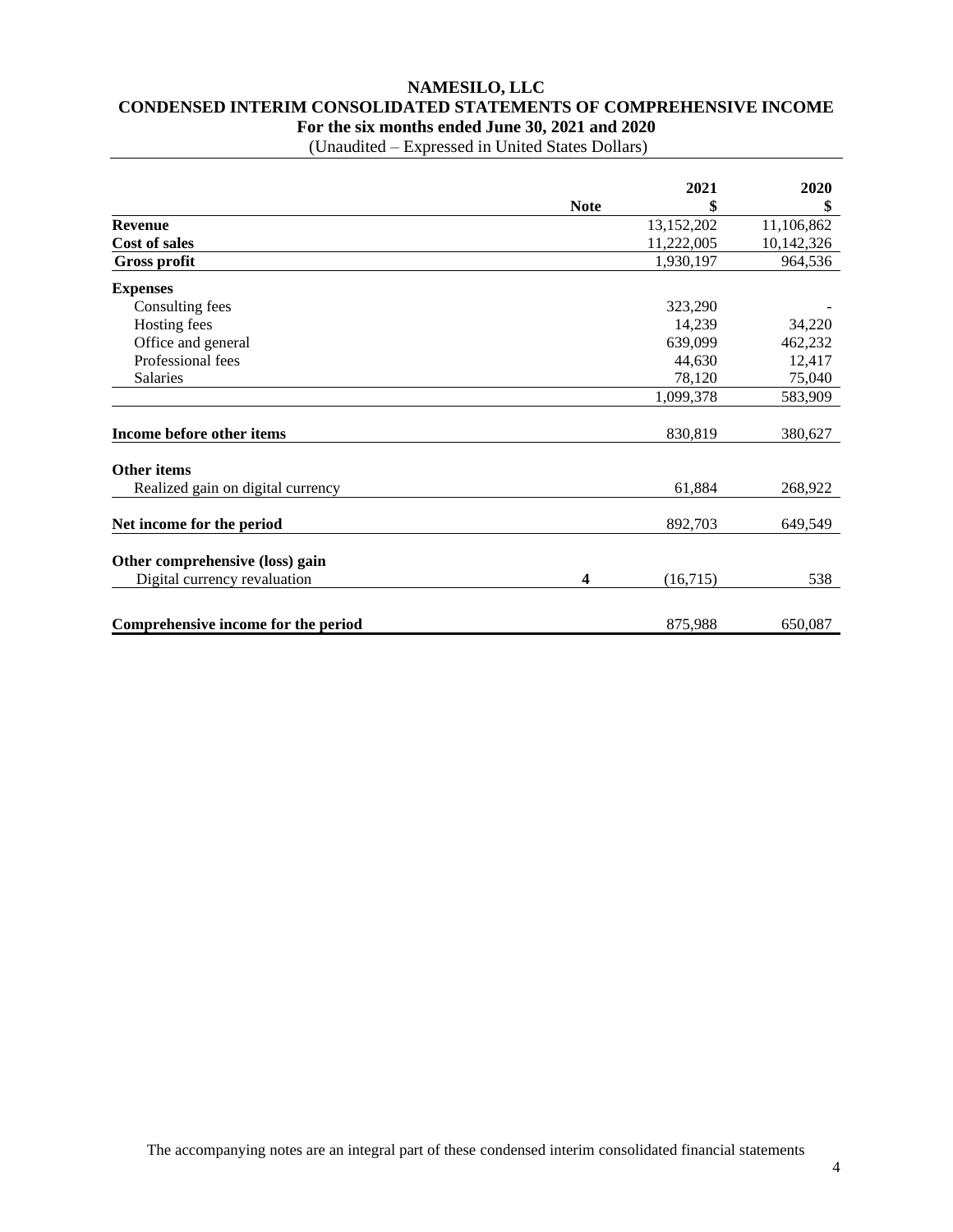# **NAMESILO, LLC CONSOLIDATED STATEMENTS OF CHANGES IN MEMBERS' CAPITAL**

(Unaudited – Expressed in United States Dollars)

|                                                                                | Members'<br>Capital | <b>Accumulated</b><br>Other<br>Comprehensive<br>Income (Loss)<br>(Note 4) | <b>Retained</b><br><b>Earnings</b><br>(Accumulated<br>Deficit) | <b>Total</b>                       |
|--------------------------------------------------------------------------------|---------------------|---------------------------------------------------------------------------|----------------------------------------------------------------|------------------------------------|
| Balance, December 31, 2019                                                     | 403,700             | (7,540)                                                                   | (751, 114)                                                     | (354, 954)                         |
| Net income for the year<br>Digital currency revaluation<br>Distribution paid   |                     | 4,329                                                                     | 236,946<br>(2,278)<br>(926, 763)                               | 236,946<br>2,051<br>(926, 763)     |
| Balance, December 31, 2020                                                     | 403,700             | (3,211)                                                                   | (1,443,209)                                                    | (1,042,720)                        |
| Net income for the period<br>Digital currency revaluation<br>Distribution paid |                     | (16,715)                                                                  | 892,703<br>(1,679,044)                                         | 892,703<br>(16,715)<br>(1,679,044) |
| <b>Balance, June 30, 2021</b>                                                  | 403,700             | (19, 926)                                                                 | (2,229,550)                                                    | (1,845,776)                        |

The accompanying notes are an integral part of these condensed interim consolidated financial statements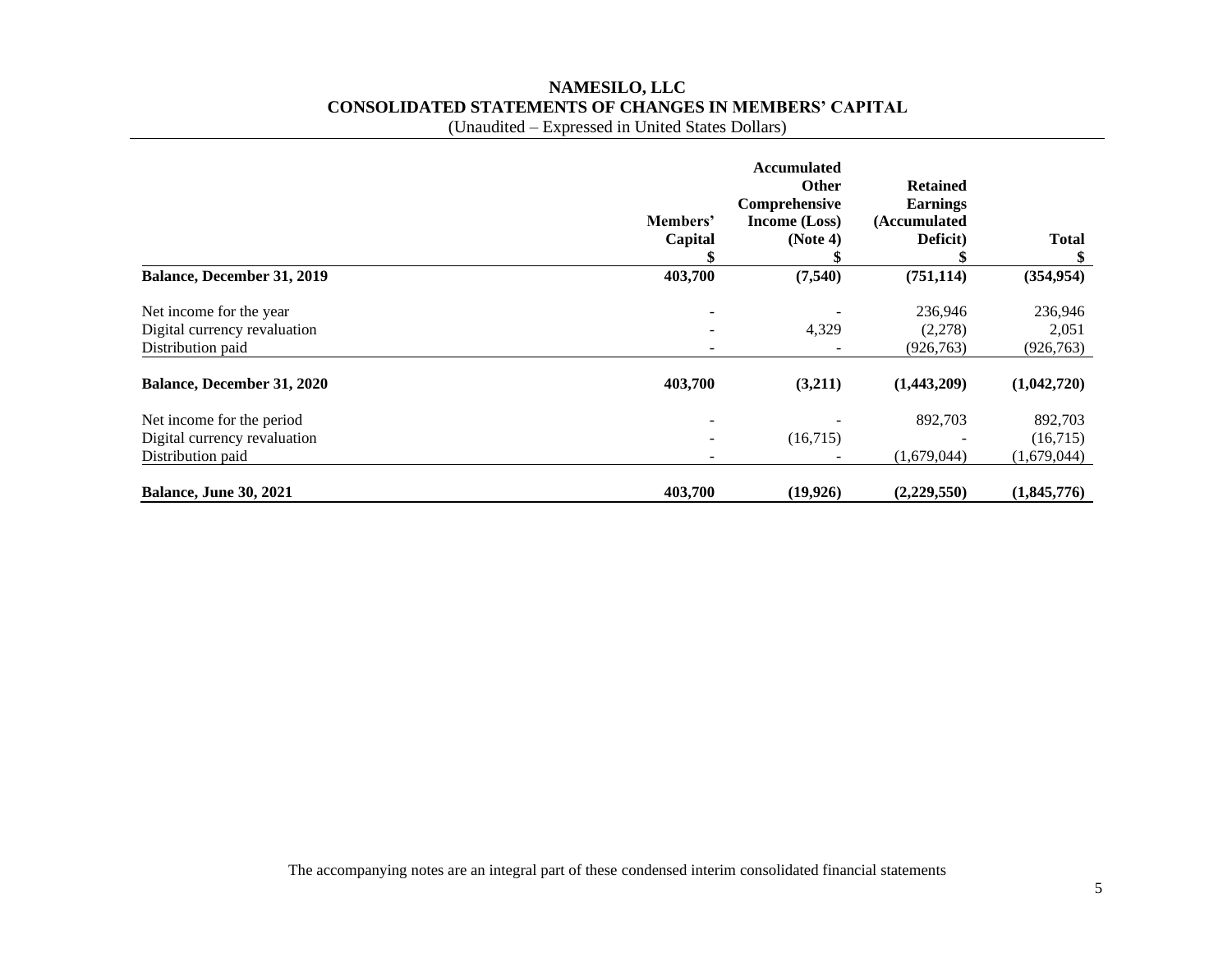# **NAMESILO, LLC CONDENSED INTERIM CONSOLIDATED STATEMENTS OF CASH FLOWS For the six months ended June 30, 2021 and 2020**

|                                                            | 2021        | 2020        |
|------------------------------------------------------------|-------------|-------------|
|                                                            | \$          | \$          |
| <b>Operating activities:</b>                               |             |             |
| Net income for the period                                  | 892,703     | 649,549     |
| Changes in non-cash working capital related to operations: |             |             |
| Receivables                                                | (411, 525)  | 69,361      |
| Prepaid expenses                                           | 6,720       |             |
| Registry deposits                                          | 1,085,747   | (1,523,427) |
| Digital currency                                           | (522,780)   | 501,694     |
| Prepaid domain name registry fees                          | (2,350,014) | 520,077     |
| Accounts payable and accrued liabilities                   | (225, 264)  | (3,675)     |
| Customer deposits                                          | 589,585     | 182,018     |
| Deferred revenue                                           | 2,526,309   | 248,644     |
| Net cash provided by operating activities                  | 1,591,481   | 644,241     |
| <b>Financing activity:</b>                                 |             |             |
| Distribution paid                                          | (1,679,044) | (310, 129)  |
| Net cash used by financing activity                        | (1,679,044) | (310, 129)  |
| Change in cash and cash equivalents during the period      | (87, 563)   | 334,112     |
| Cash and cash equivalents $-$ beginning of the period      | 1,529,076   | 742,367     |
| Cash and cash equivalents $-$ end of the period            | 1,441,513   | 1,076,479   |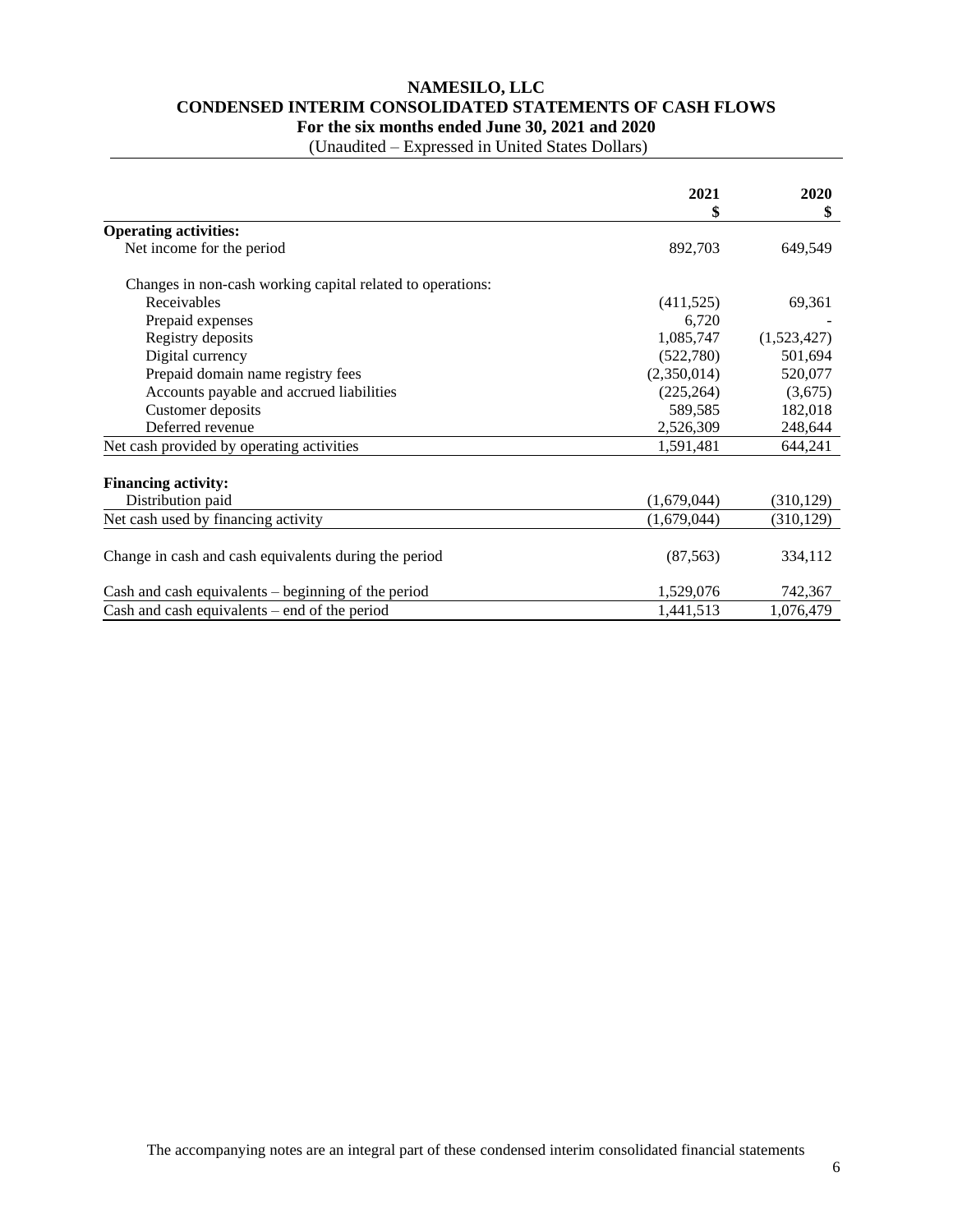# **NAMESILO, LLC NOTES TO THE CONDENSED INTERIM CONSOLIDATED FINANCIAL STATEMENTS For the three and six months ended June 30, 2021 and 2020** (Unaudited – Expressed in United States Dollars)

## **1. NATURE OF OPERATIONS**

NameSilo, LLC (the "Company") is a limited liability company incorporated in the United States of America with limited liability under the legislation of the State of Arizona. The Company is a provider of domain name registration services and marketplace services for the buying and selling of domain names.

These condensed interim consolidated financial statements have been prepared on the basis of accounting principles applicable to a going concern, which assumes that the Company will be able to continue in operation for the foreseeable future and will be able to realize its assets and discharge its liabilities and commitments in the normal course of business.

### **2. BASIS OF PRESENTATION**

#### **(a) Statement of compliance**

These condensed interim consolidated financial statements have been prepared in conformity with International Accounting Standard ("IAS") 34, Interim Financial Reporting, using the same accounting policies as detailed in the Company's consolidated financial statements for the year ended December 31, 2020. They do not include all the information required for complete annual financial statements in accordance with International Financial Reporting Standards ("IFRS"), as issued by the International Accounting Standards Board ("IASB") and interpretations of the International Financial Reporting Interpretations Committee ("IFRIC") and therefore should be read together with the consolidated financial statements for the year ended December 31, 2020.

#### **(b) Basis of measurement**

These condensed interim consolidated financial statements have been prepared on the historical cost basis, except for certain financial instruments that are carried at fair value. In addition, these condensed interim consolidated financial statements have been prepared using the accrual basis of accounting, except for cash flow information.

### **(c) Basis of consolidation**

These condensed interim consolidated financial statements include the financial statements of the Company and NamePal.com, LLC, a subsidiary wholly owned and controlled by the Company.

Control is achieved when the Company has the power to, directly or indirectly, govern the financial and operating policies of an entity so as to obtain benefits from its activities. Subsidiaries are fully consolidated from the date on which control is obtained and continue to be consolidated until the date that such control ceases. Intercompany balances, transactions and unrealized intercompany gains and losses are eliminated upon consolidation.

#### **(d) Functional and presentation currency**

These condensed interim consolidated financial statements are presented in United States dollars, which is the functional currency of the Company and its subsidiary.

## **3. CRITICAL ACCOUNTING ESTIMATES AND JUDGEMENTS**

The preparation of financial statements in compliance with IFRS requires management to make certain judgments, estimates and assumptions that affect the application of accounting policies and the reported amounts of assets and liabilities and disclosure of contingent assets and liabilities at the date of the financial statements and the reported amounts of revenues and expenses during the reporting period. Actual results may differ from these estimates and assumptions.